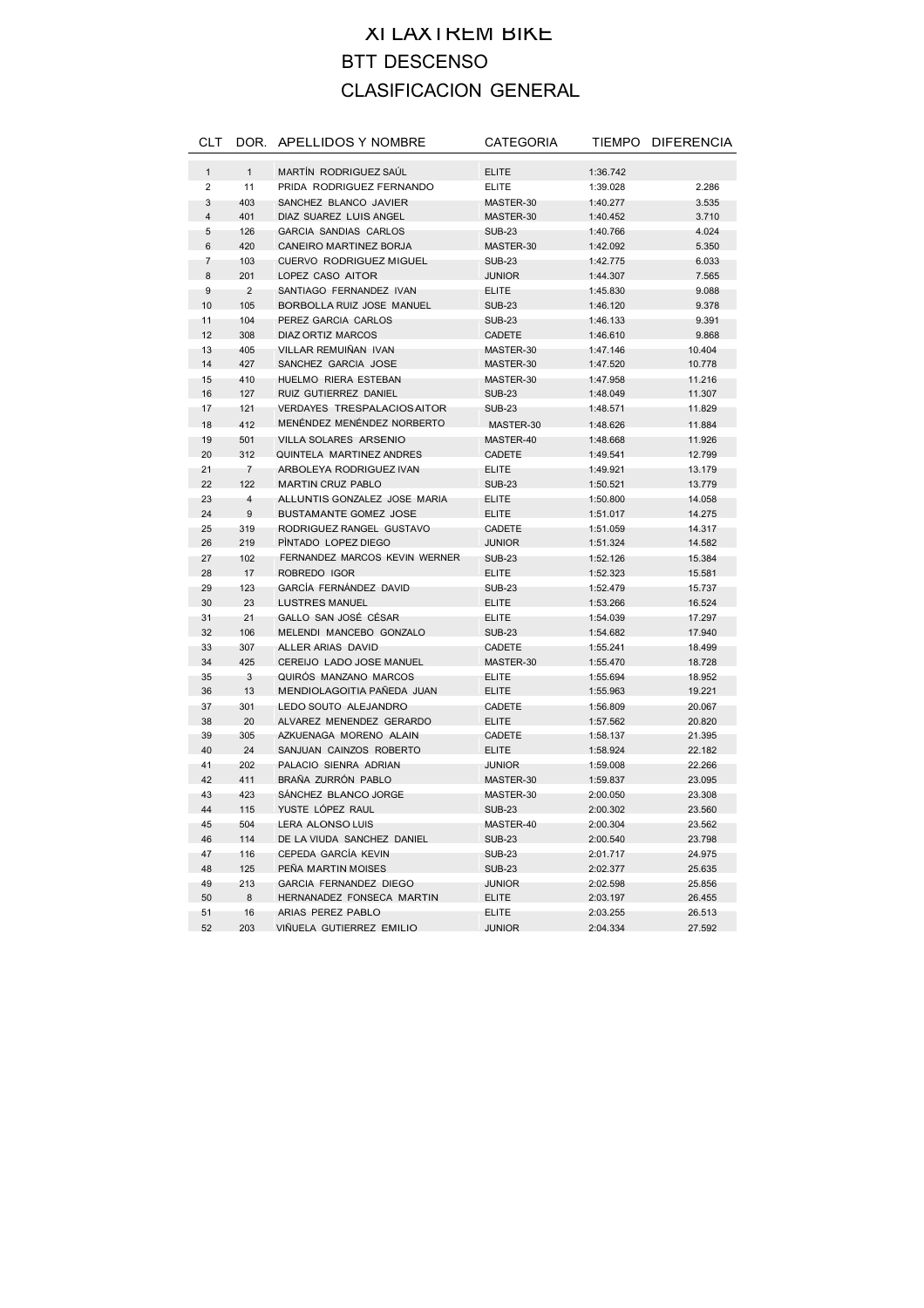CLASIFICACION GENERAL

| <b>CLT</b> |     | DOR. APELLIDOS Y NOMBRE            | <b>CATEGORIA</b> | <b>TIEMPO</b> | <b>DIFERENCIA</b> |
|------------|-----|------------------------------------|------------------|---------------|-------------------|
| 53         |     | 424 BLANCO HERRERIAS ANTONIO       | MASTER-30        | 2:04.380      | 27.638            |
| 54         | 302 | LERA ANTUÑA DANIEL                 | CADETE           | 2:04.488      | 27.746            |
| 55         | 422 | <b>BLANCO FIDEL</b>                | MASTER-30        | 2:04.553      | 27.811            |
| 56         | 110 | MENÉNDEZ HERNÁNDEZ TANAIS          | <b>SUB-23</b>    | 2:06.320      | 29.578            |
| 57         | 10  | RODRIGUEZ JOSE                     | <b>ELITE</b>     | 2:07.991      | 31.249            |
| 58         | 5   | JARAMILLO VALENCIA RONALD          | <b>ELITE</b>     | 2:09.717      | 32.975            |
| 59         | 304 | MARTÍNEZ SANJUAN JAVIER            | CADETE           | 2:12.130      | 35.388            |
| 60         | 207 | GONZALEZ ZAPICO DAVID              | <b>JUNIOR</b>    | 2:16.489      | 39.747            |
| 61         |     | 506 NANDEZ MARTINEZ HERBERT WERNER | MASTER-40        | 2:22.509      | 45.767            |
| 62         | 426 | DOMÍNGUEZ CRUCES JOSE ANTONIO      | MASTER-30        | 2:26.094      | 49.352            |
| 63         |     | 124 ALONSO BARREDO FERNANDO        | <b>SUB-23</b>    | 2:27.774      | 51.032            |
| 64         | 204 | PRIETO BARCENA RAÚL                | <b>JUNIOR</b>    | 2:29.654      | 52.912            |
| 65         | 22  | VIÑA CASTIELLO ALEJANDRO           | <b>ELITE</b>     | 2:42.434      | 1:05.692          |
| 66         | 605 | BAROUÍN GONZÁLEZ IGNACIO           | <b>INFANTIL</b>  | 3:04.871      | 1:28.129          |
| 67         | 507 | YUSTE GONZÁLEZ ENRIQUE             | MASTER-40        | 3:28.399      | 1:51.657          |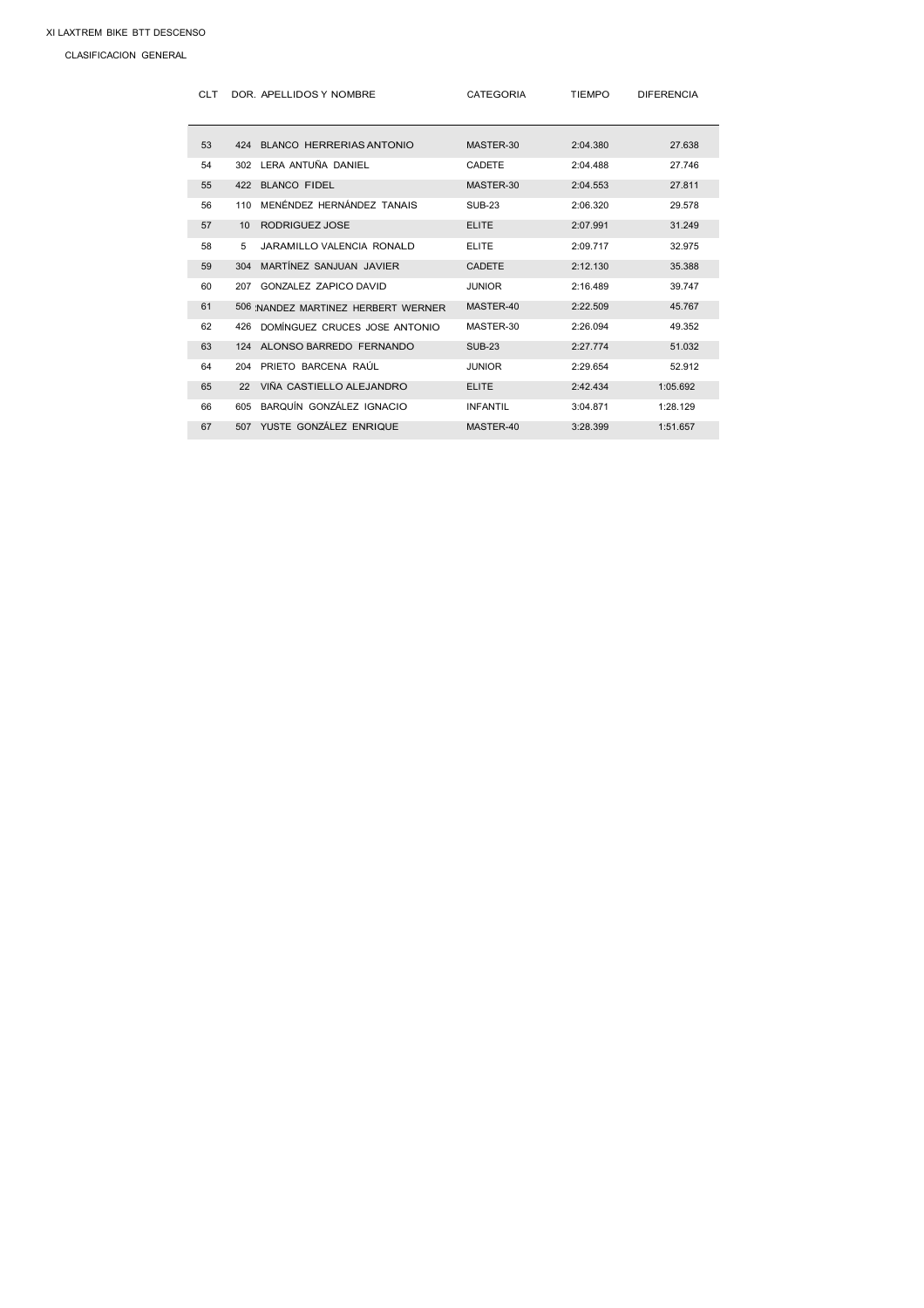### XI LAXTREM BIKE BTT DESCENSO CLASIFICACION GENERAL

| Clt            |     | Dor. Apellidos y nombre  | Categoria       | Tiempo   | Diferencia |
|----------------|-----|--------------------------|-----------------|----------|------------|
|                |     |                          |                 |          |            |
|                |     | Categoria : Infantil     |                 |          |            |
| $\mathbf{1}$   | 605 | BARQUÍN GONZÁLEZ IGNACIO | <b>INFANTIL</b> | 3:04.871 |            |
|                |     |                          |                 |          |            |
|                |     |                          |                 |          |            |
|                |     |                          |                 |          |            |
|                |     | Categoria : Cadete       |                 |          |            |
|                |     |                          |                 |          |            |
| $\mathbf{1}$   | 308 | DIAZ ORTIZ MARCOS        | <b>CADETE</b>   | 1:46.610 |            |
| $\mathcal{P}$  | 312 | QUINTELA MARTINEZ ANDRES | <b>CADETE</b>   | 1:49.541 | 2.931      |
| 3              | 319 | RODRIGUEZ RANGEL GUSTAVO | <b>CADETE</b>   | 1:51.059 | 4.449      |
| 4              | 307 | ALLER ARIAS DAVID        | CADETE          | 1:55.241 | 8.631      |
| 5              | 301 | LEDO SOUTO ALEJANDRO     | <b>CADETE</b>   | 1:56.809 | 10.199     |
| 6              | 305 | AZKUENAGA MORENO ALAIN   | CADETE          | 1:58.137 | 11.527     |
| $\overline{7}$ | 302 | LERA ANTUÑA DANIEL       | <b>CADETE</b>   | 2:04.488 | 17.878     |
| 8              | 304 | MARTÍNEZ SANJUAN JAVIER  | CADETE          | 2:12.130 | 25.520     |

### Categoria : Junior

|   | 201 | LOPEZ CASO AITOR             | <b>JUNIOR</b> | 1:44.307 |        |
|---|-----|------------------------------|---------------|----------|--------|
|   | 219 | PINTADO LOPEZ DIEGO          | <b>JUNIOR</b> | 1:51.324 | 7.017  |
| 3 | 202 | PALACIO SIENRA ADRIAN        | <b>JUNIOR</b> | 1:59.008 | 14.701 |
| 4 | 213 | GARCIA FERNANDEZ DIEGO       | <b>JUNIOR</b> | 2:02.598 | 18.291 |
|   | 203 | VIÑUELA GUTIERREZ EMILIO     | <b>JUNIOR</b> | 2:04.334 | 20.027 |
| 6 | 207 | <b>GONZALEZ ZAPICO DAVID</b> | <b>JUNIOR</b> | 2:16.489 | 32.182 |
|   | 204 | PRIETO BARCENA RAUL          | <b>JUNIOR</b> | 2:29.654 | 45.347 |

### Categoria : Sub-23

| $\mathbf{1}$   | 126 | <b>GARCIA SANDIAS CARLOS</b>       | $SUB-23$      | 1:40.766 |        |
|----------------|-----|------------------------------------|---------------|----------|--------|
| $\overline{2}$ | 103 | <b>CUERVO RODRIGUEZ MIGUEL</b>     | <b>SUB-23</b> | 1:42.775 | 2.00   |
| 3              | 105 | <b>BORBOLLA RUIZ JOSE MANUEL</b>   | $SUB-23$      | 1:46.120 | 5.35   |
| 4              | 104 | PEREZ GARCIA CARLOS                | <b>SUB-23</b> | 1:46.133 | 5.36   |
| 5              | 127 | RUIZ GUTIERREZ DANIEL              | $SUB-23$      | 1:48.049 | 7.28   |
| 6              | 121 | <b>VERDAYES TRESPALACIOS AITOR</b> | <b>SUB-23</b> | 1:48.571 | 7.80   |
| $\overline{7}$ | 122 | <b>MARTIN CRUZ PABLO</b>           | $SUB-23$      | 1:50.521 | 9.75   |
| 8              | 102 | FERNANDEZ MARCOS KEVIN W           | $SUB-23$      | 1:52.126 | 11.360 |
| 9              | 123 | GARCÍA FERNÁNDEZ DAVID             | $SUB-23$      | 1:52.479 | 11.713 |
| 10             | 106 | MELENDI MANCEBO GONZALO            | <b>SUB-23</b> | 1:54.682 | 13.916 |
| 11             | 115 | YUSTE LÓPEZ RAUL                   | $SUB-23$      | 2:00.302 | 19.536 |
| 12             | 114 | DE LA VIUDA SANCHEZ DANIEL         | <b>SUB-23</b> | 2:00.540 | 19.774 |
| 13             | 116 | CEPEDA GARCÍA KEVIN                | <b>SUB-23</b> | 2:01.717 | 20.951 |
| 14             | 125 | PEÑA MARTIN MOISES                 | <b>SUB-23</b> | 2:02.377 | 21.611 |
| 15             | 110 | MENÉNDEZ HERNÁNDEZ TANAIS          | <b>SUB-23</b> | 2:06.320 | 25.554 |
| 16             | 124 | ALONSO BARREDO FERNANDO            | <b>SUB-23</b> | 2:27.774 | 47.008 |